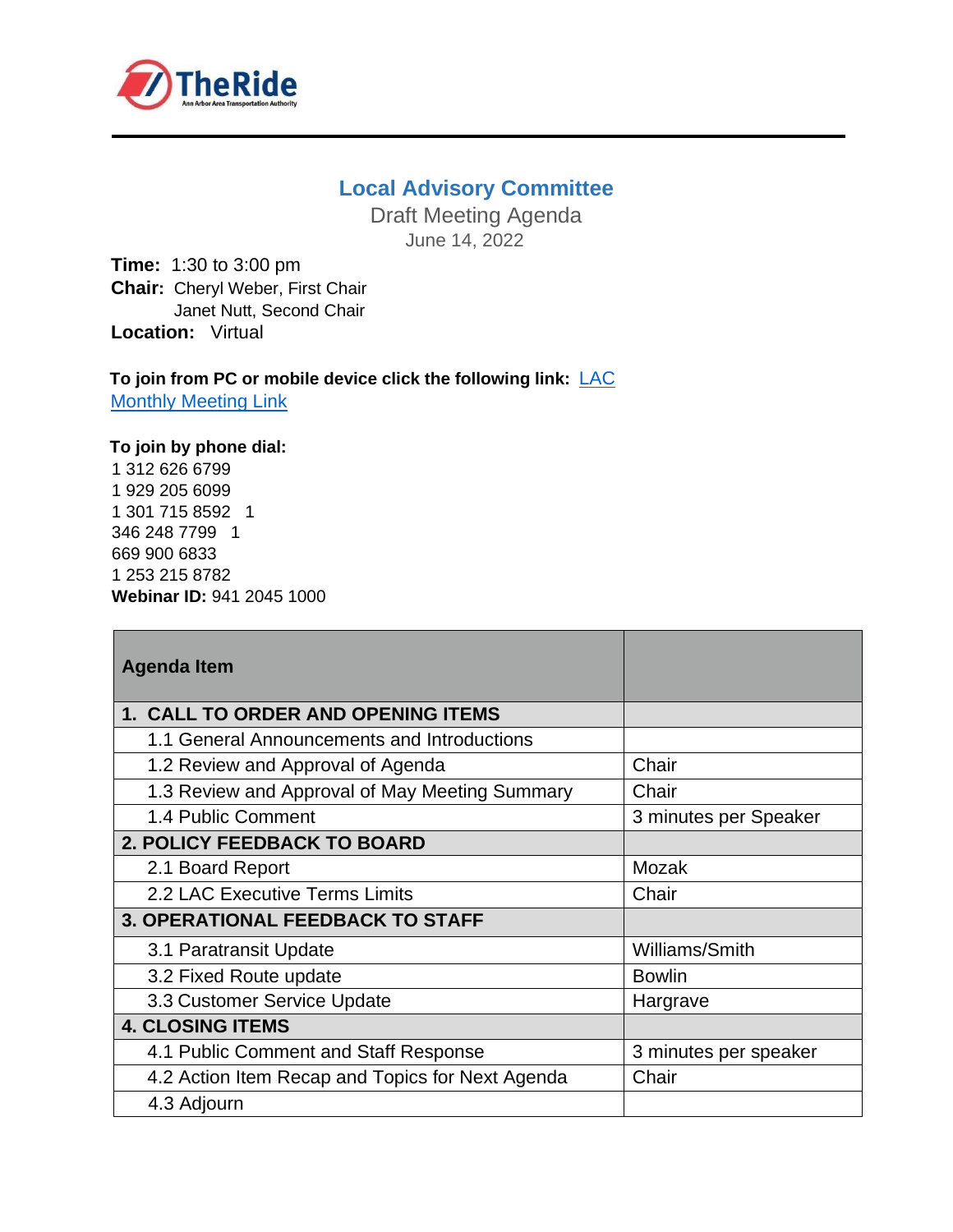# **Local Advisory Committee**

Draft Meeting Summary May 10, 2022

**Time:** 1:30 to 3:00 pm

**Chair:** Cheryl Weber, First Chair, Janet Nutt, Second Chair

- **Members:** Clark Charnetski Janet Nutt Larry Keeler Andrea Henry Stephen McNutt Elizabeth Aldridge Jodi Slowins Deb Poster Jody Slowins Rebecca Burke
- **AAATA Staff:** Robert Williams, Acting Mobility Manager Tracy Byrd, Travel Trainer Rosa-Maria Njuki, Corporate Strategy Performance Officer Bryan Smith, Deputy CEO, Operations Kevin Zelazny, Administrative Assistant, Operations Latonya Hargrave, Customer Service Officer

#### **Guests:**

 Kathleen Mozak, AAATA Board of Directors Representative Moe Nagpal, General Manager, MV Transit Robert Pawlowski, Wayne County Resident

#### **Agenda Item**

### **1. CALL TO ORDER AND OPENING ITEMS**

### **1.1 General Announcements and Introductions**

Chair Weber called the Meeting to order at 1:36 pm Mr. Charnetski informed the group that the City of Ann Arbor Transportation Commission will hold its monthly meeting, Wednesday May 17th at 7:30pm.

#### **1.2 Review and Approval of Agenda**

Mr. Charnetski moved to approve the agenda as presented. Mr. Keeler seconded the motion. The agenda was approved with minor corrections.

### **1.3 Review and Approval of April Meeting Minutes**

Chairperson weber mentioned the correction of the position of Ms. Mozak's name on the list of attendees. Mr. Chartnetski moved to approve the minutes. Mr. Keeler seconded. Motioned was approved with corrections made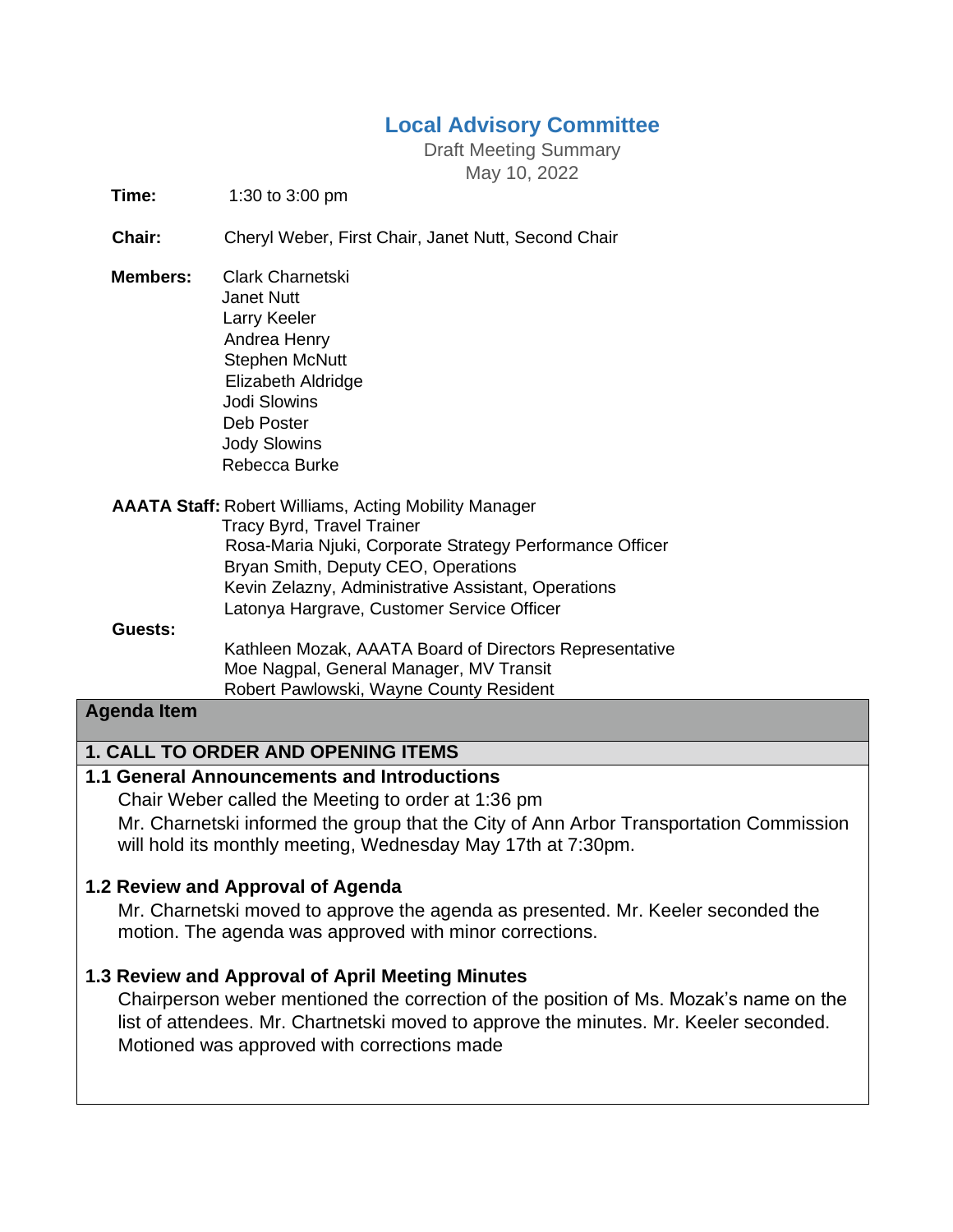## **1.4 Public Comment**

Mr. Charnetski mentioned the outdated sign on 5<sup>th</sup> street near Depot Ave. Ms. Aldridge mentioned re-visiting TheRide's current Mask policy given the current spike in COVID cases.

## **2. POLICY FEEDBACK TO BOARD**

## **2.1 Board Liaison Report**

Ms. Mozak reported that the Board of Directors met at the Ann Arbor downtown district library on April 21<sup>st</sup> at 6:30. Ms. Mozak reported that the board was updated by AAATA Staff on Monitoring Policy 2.1 Treatment of the Traveling Public. The Board also re-visited Monitoring Policy 2.4 Cash and Investments, which was approved and deemed compliant. The Board also was presented with the long-range plan update. The Board also heard more about the millage proposal and approved the ballot language. The Board further discussed a monitoring task force. The Board also heard the CEO report, which included modifications to fixed route buses to be equipped with pull cords. Next Board Meeting will be in person on May 19<sup>th</sup> at 6:30pm at the downtown Ann Arbor District Library.

## **3. OPERATIONAL FEEDBACK TO STAFF**

### **3.1 Paratransit Service Update**

Mr. Williams mentioned there were 5920 total A-ride trips for the month of April. Mr. Williams also mentioned that A-ride had an on-time performance of 96%.

## **3.2 Fixed Route Update**

Mr. Smith mentioned that AAATA fixed route is still running at a reduced service due to staffing issues. Mr. Smith also mentioned that AAATA has recently hired a class of drivers and is looking to hire more soon. With the goal of being back to full service by August

## **3.3 Customer Service update**

Mr. Smith mentioned an Increase in valid complaints for A-ride service for the month of April. Mr. Smith mentioned that they are working closely with MV to mitigate and reduce complaints

## **4. CLOSING ITEMS**

## **4.1 Public Comment and Staff Response**

Mr. Pawlowski mentioned possible recruiting options for drivers.

## **4.2 Action Item Recap and Topics for Next Agenda**

- Suggested items for the next agenda,
- Operational Feedback
- Board Report